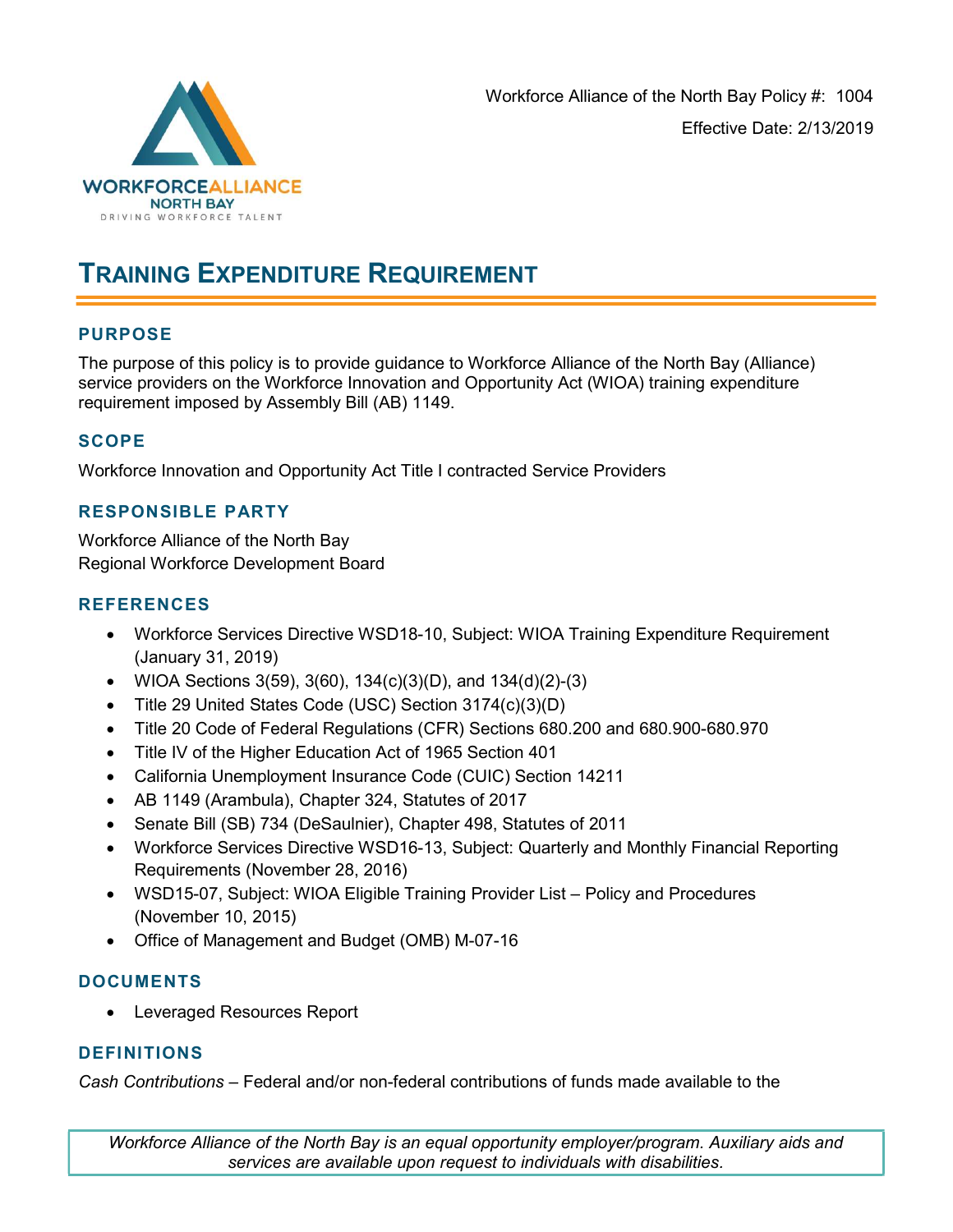#### Training Expenditure Requirement **Page 2 of 6** and 2 of 6

subrecipient to be used for training or supportive services. Examples include federal and/or non-federal money received from employers, foundations, private entities, local governments, etc.

In-Kind Contributions – Federal and/or non-federal contributions of non-cash resources used for training or supportive services. Examples include donated personnel, services, or use of equipment or space.

Job Readiness Training – Job readiness training includes services that teach skills needed to be successful in the workplace, rather than skills needed to get into the workplace. It should provide participants with specific occupational competencies needed to perform specific work tasks on the job. For example, job readiness training courses could teach WIOA clients skills such as how to communicate in an office environment, how to function as part of a team, or how to work in a deadline driven workplace. In each of these instances, the focus of the training would be on competencies needed to succeed during the workday while on the job (rather than the skills needed to find and apply for a job). Job Readiness Training does not include skills needed to find and apply for a job, (e.g., job search, interview, or resume writing skills). Under WIOA Section 134, services that teach skills necessary to find and apply for a job are classified either as basic career services or individualized career services. For example, job search assistance is defined as a basic career service, while group counseling or prevocational services focused on resume writing and interview skills are classified as individualized career services. These types of services do not qualify as training because they do not provide the client with competencies needed to perform specific tasks on the job. As such they do not qualify as training expenditures under the CUIC Section 14211.

Leveraged Resources – Federal and non-federal resources (cash contributions and in-kind contributions) used by the subrecipient and/or subrecipient contractor for training or supportive services. Leveraged resources must be allowable and auditable under the WIOA program, and meet the requirements included in the "Leveraged Resources" section of this policy.

Match – Resources expended to support training or supportive services, if required as a condition of funding. Match resources can be cash match and/or in-kind contribution match. Match resources must meet the requirements included in the "Leveraged Resources" section of this policy.

Service Provider – WIOA Title I contracted service providers for One-Stop Operator, and Adult, Dislocated Worker, and Youth Services, as well as any other contracted entity providing WIOA services.

Subrecipient – An organization funded directly by the state.

Supportive Services – Services such as assistance with transportation, child care, dependent care, housing, uniforms, safety gear, testing fees, tools, books, school supplies, and needs- related payments that are necessary to enable an individual to participate in WIOA funded activities.

Training Services – See the "Qualifying Training Services" section of this policy.

# **POLICY**

I. Training Expenditure Requirement

Service providers contracting with the Alliance to provide Adult and Dislocated program services must expend, at a minimum, thirty percent (30%) of the Adult and Dislocated Worker formula fund allocation on training services annually. Up to ten percent (10%) of the training expenditure requirement may be met by applying designated leveraged resources used for training services (see "Leveraged Resources" section of this policy). This expenditure requirement applies to the total allocation of both the Adult and Dislocated Worker formula funded programs, not on each discrete funding source. The minimum training expenditure does not apply to the WIOA youth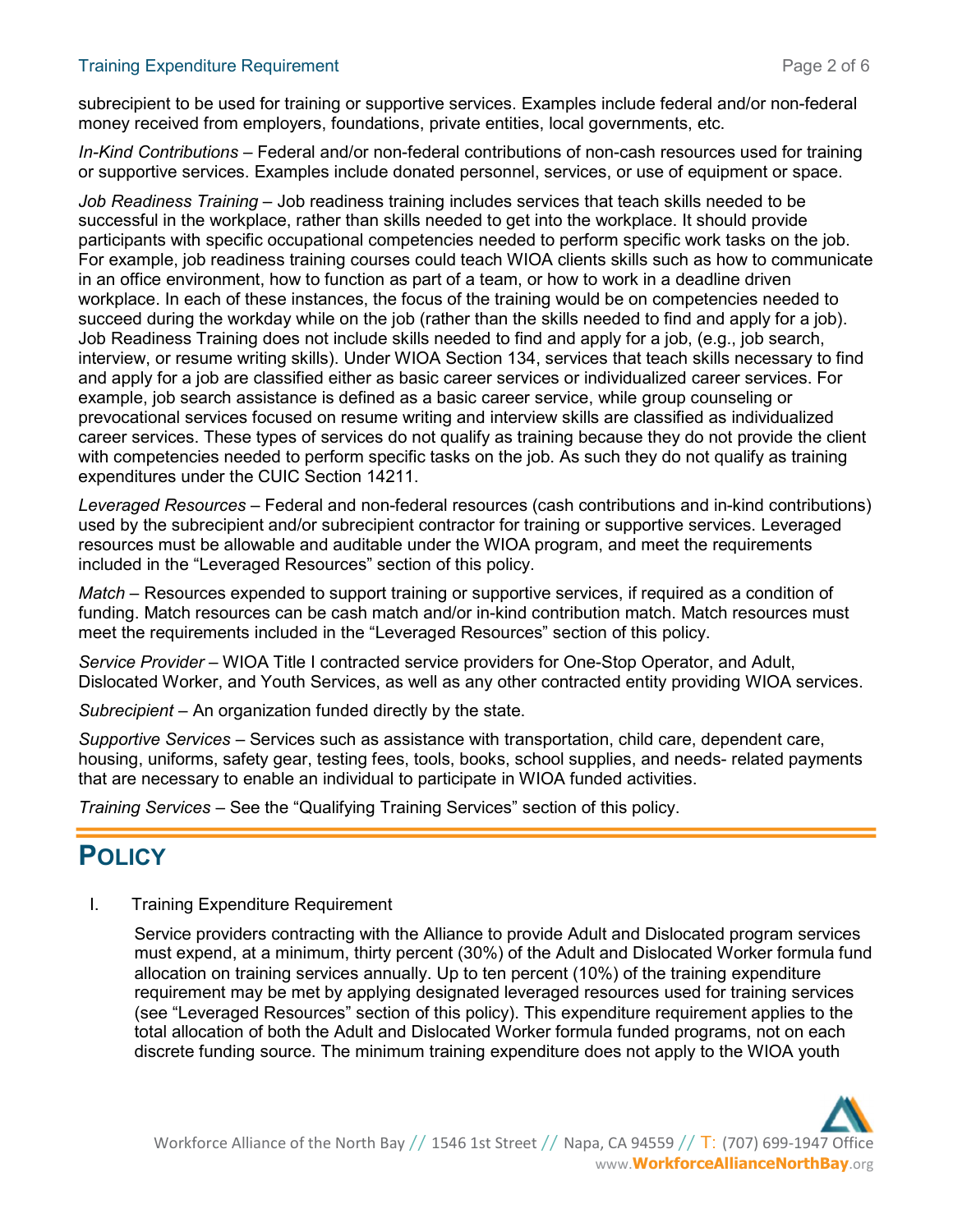formula fund allocation.

II. Qualifying Training Services - Adult and Dislocated Worker

In order to be applied toward the training expenditure requirement, training services must meet the following criteria:

- A. Must be provided to WIOA adult or dislocated worker participants enrolled in a training activity in CalJOBS.
- B. Must meet the definition of training services provided in WIOA Section 134(c)(3)(D). Training services may include:
	- 1. Occupational skills training, including training for nontraditional employment
	- 2. On-the-job training
	- 3. Incumbent worker training
	- 4. Programs that combine workplace training with related instruction, which may include cooperative education programs
	- 5. Training programs operated by the private sector
	- 6. Skill upgrading and retraining
	- 7. Entrepreneurial training
	- 8. Transitional jobs
	- 9. Job readiness training provided in combination with any of the services in 1 through 8 of this section
	- 10. Adult education and literacy activities provided concurrently or in combination with any of the services in 1 through 7 of this section
	- 11. Customized training conducted with a commitment by an employer or group of employers to employ an individual upon successful completion of the training
- C. Must meet the definition of a training service as provided in Title 20 CFR Section 680.420. A program of training services is one or more courses or classes, or a structured regimen that provides the services in Title 20 CFR Section 680.200 and leads to one of the following:
	- 1. An industry-recognized certificate or certification, a certificate of completion of a registered apprenticeship, a license recognized by the state involved or the federal government, an associate or baccalaureate degree
	- 2. A secondary school diploma or its equivalent
	- 3. Employment
	- 4. Measurable skill gains toward a credential described in 1 or 2 of this section, or employment
- D. Must pass the following three-pronged test:
	- 1. Is the service defined as a basic or individualized career service under WIOA? If so, the service cannot be counted toward the training expenditure requirement.
	- 2. Is the service defined as training under WIOA section 134(c)(3)(D)? If so, the service can be counted toward the training expenditure requirement.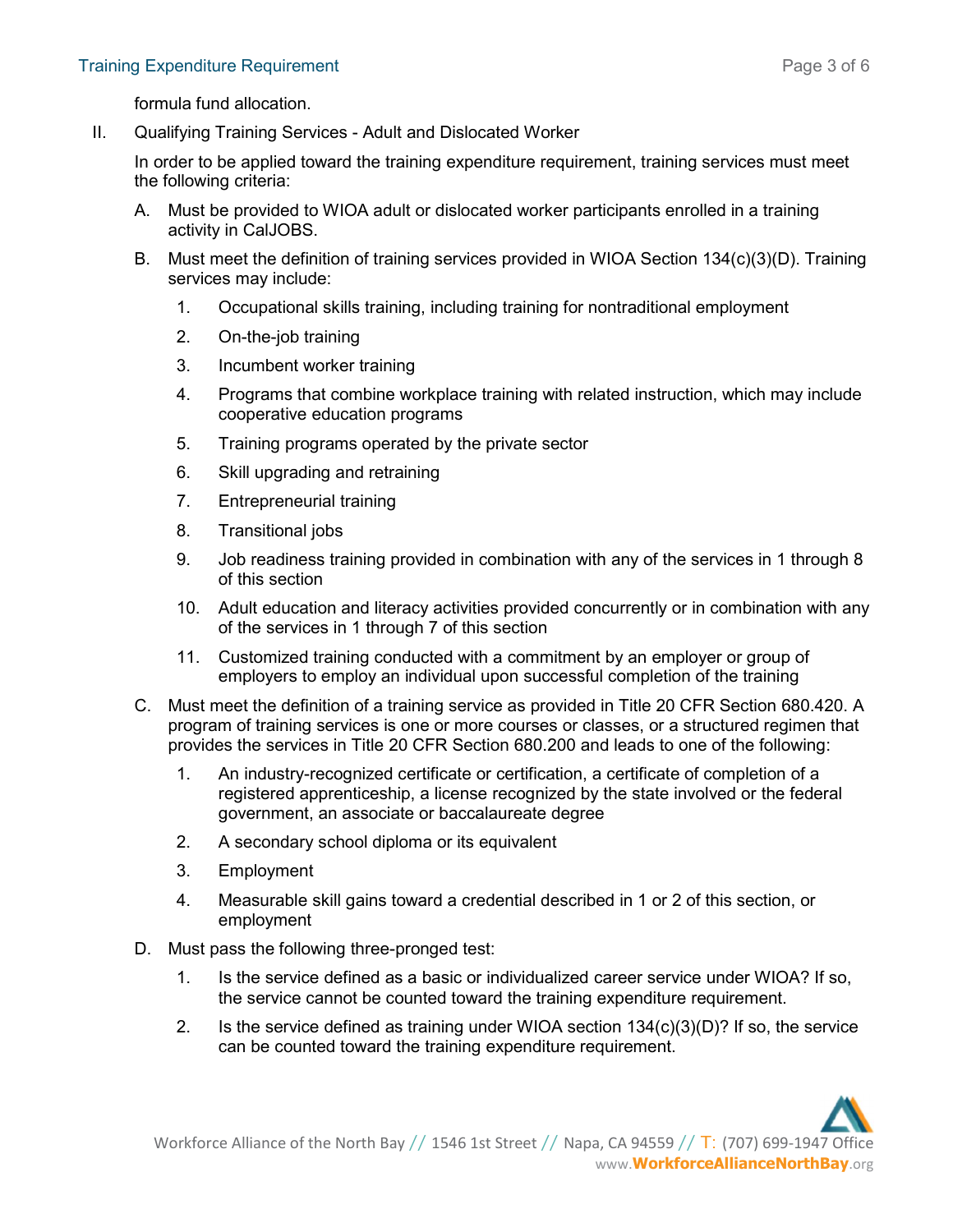3. Is the service not listed under WIOA section 134(c)(3)(D) but meets the definition of training in Title 20 CFR Section 680.420? If so, the service can be counted toward the training minimum.

The determining factors are whether the services are provided through a structured learning process and whether this learning process leads to the attainment of skills or competencies needed to perform work duties during the course of the workday. In summary, the services should lead to employment and/or greater labor productivity on the job.

- III. Adult and Dislocated Worker Allowable Leveraged Resources
	- A. Leveraged Resources are allowable only from:
		- 1. Federal Pell Grants established under Title IV of the Higher Education Act of 1965.
		- 2. Public programs authorized by the Workforce Innovation and Opportunity Act of 2014 (e.g., Job Corps, Migrant and Seasonal Farm Worker, Rapid Response, WIOA Title II Adult Education and Literacy, national and state WIOA discretionary grants, WIOA youth program, etc.); This category of leveraged resources does not include WIOA adult and dislocated worker formula funds.
		- 3. Youth formula funds may be expended on training for individuals ages 18-24 as a leveraged resource if: (1) the individuals are co-enrolled in either the WIOA adult or dislocated worker program, and (2) the training meets all requirements set forth in this policy.
		- 4. Trade Adjustment Assistance.
		- 5. Department of Labor National Dislocated Worker Grants.
		- 6. Match funds from employers, industry, and industry associations (including the employer paid portion of customized training, the wages of an apprentice during the apprenticeship period, and the employer paid portion of on-the-job training).

Note - Match funds from the employer paid portion of on-the-job training may only include the employer's cost attributed to the participant's training.

- 7. Match funds from joint labor-management trusts.
- 8. Employment Training Panel grants.
- 9. Supportive services for individuals enrolled in and receiving training services through WIOA.
- 10. TANF funds spent on supportive services, for TANF enrolled individuals co-enrolled in and receiving training services through WIOA.
- 11. TANF funds spent on transitional and subsidized employment for TANF enrolled individuals co-enrolled in and receiving training services through WIOA.
- 12. Any other local, state, or federal funds spent on training or supportive services for individuals enrolled in training, provided the individuals are enrolled in WIOA for performance reporting and tracking purposes.
- 13. Any other public or private funds source approved by the State Board used to provide training or supportive services to individuals enrolled in training, provided the individuals are enrolled in WIOA for performance reporting and tracking purposes.
- B. The Alliance will request approval for funds in this category by submitting a letter to the State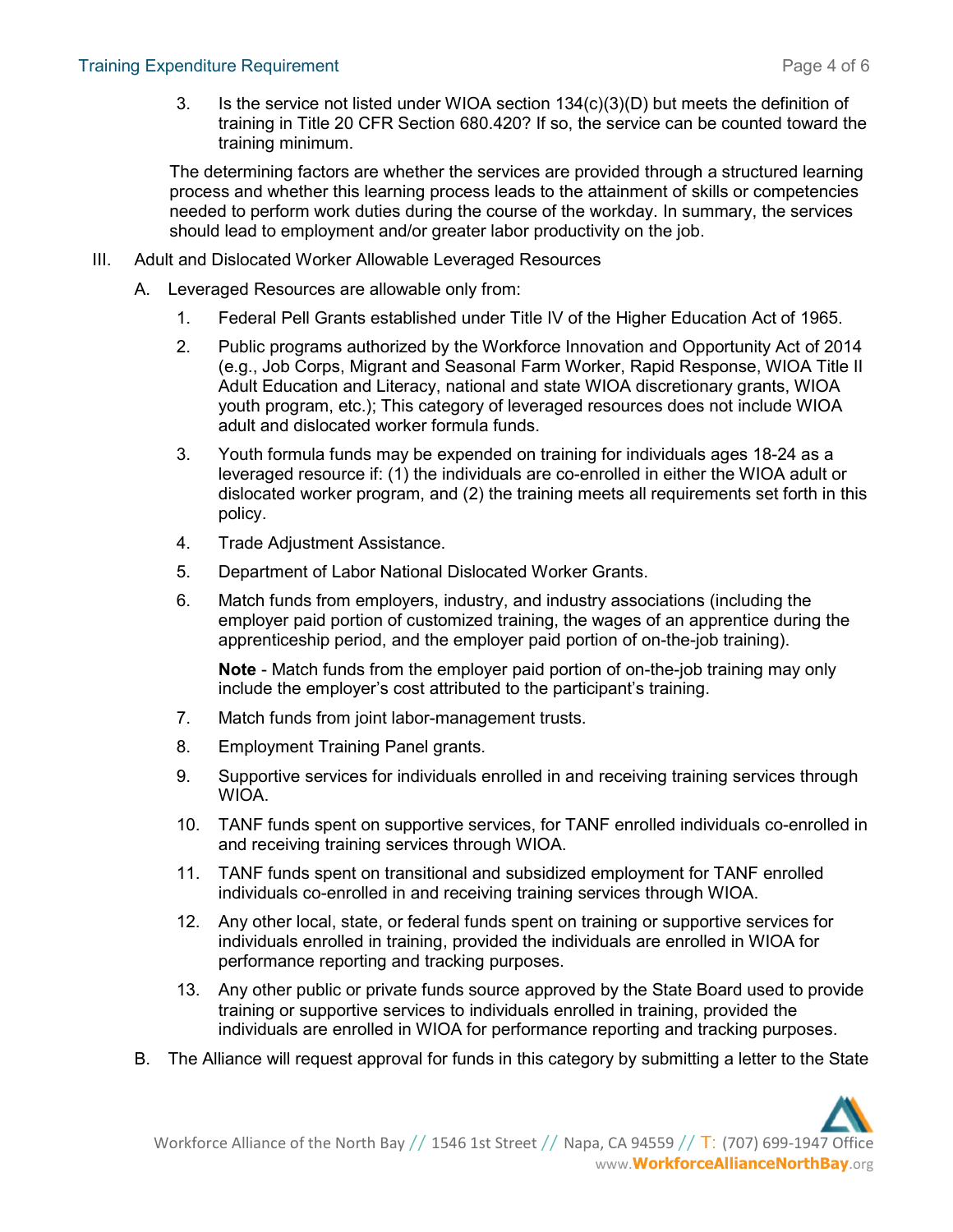Board.

- IV. Shared Leveraged Resources Among Local Boards
	- A. If the Alliance were to use leveraged resources to subcontract with another local board to obtain training services, those funds would not be counted by both parties toward meeting the training expenditure requirement. The Alliance will negotiate with the other local board to determine which will account for the expenditure towards meeting the training expenditure requirement.
- V. Reporting Leveraged Resources
	- A. Service providers will report all leveraged resources applied as part of the 10 percent credit to the Alliance quarterly. Leveraged resources shall be reported using the Leveraged Resources Report. Service providers shall submit two reports one for adult formula funding and one for dislocated worker formula funding. This report shall be submitted to the Alliance Fiscal Analyst by the 5th day of the month following the reporting quarter, i.e., January 5th, April 5th, July 5th, and October 5th.
- VI. Recordkeeping Requirements for Leveraged Resources

Service providers must maintain sufficient records of the leveraged resources which can be verified. Examples of documentation that could qualify as sufficient records would include the following:

- A. A commitment letter or written agreement from an employer or training provider
- B. A training agreement with an employer detailing the employer's contribution (e.g. OJT contract
- C. A copy of the Pell Grant award letter or relevant correspondence from the school or print out of school's financial aid records
- D. An executed worksite agreement and participant time record
- E. A participant progress report and/or evidence of completion

This list is not all inclusive. The Alliance has the discretion to determine what constitutes sufficient records.

- VII. Monitoring Training Expenditures and Leverage
	- A. The Alliance may include cases that have training expenditures and leveraged expenses in regular program monitoring wherein recordkeeping requirements for leveraged resources would be included in review.
- VIII. Training Expenditure Requirement Oversight
	- A. The Alliance will identify the amount that meets the 30% training expenditure requirement based on the Alliance's Adult and Dislocated Worker allocations for the program year.
	- B. The Alliance will notify each service provider receiving Adult and Dislocated Worker allocations of the amount they must expend on training to meet the training expenditure requirement for the program year.
	- C. The Alliance will review the amounts each service provider has reported as expended and leveraged towards their training requirement. Quarterly, training expenditure and leveraged amounts will be reported to the board. The following targets will be used for the Alliance to gauge attainment of the training requirement. If a service provider has not achieved a target,